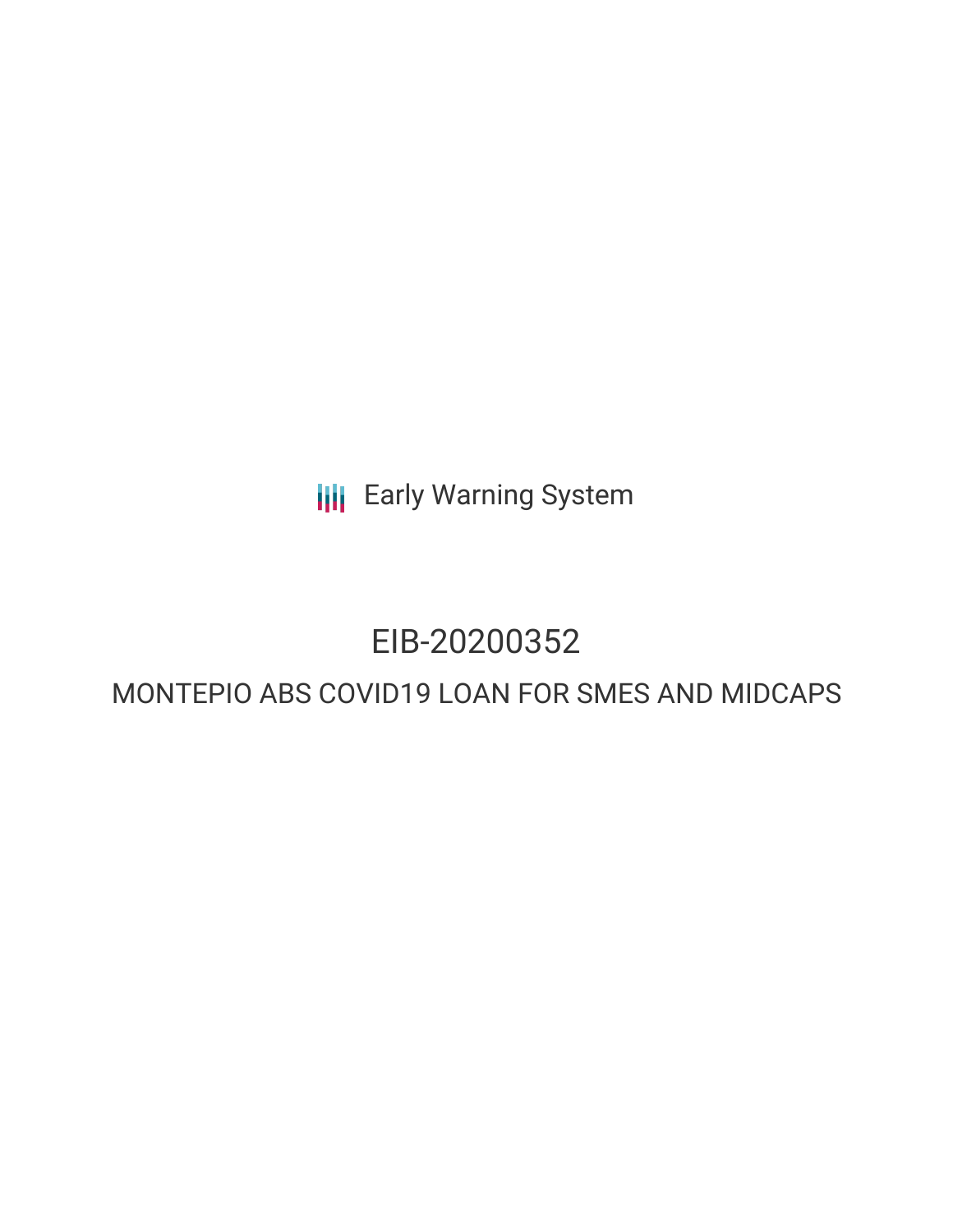

#### **Quick Facts**

朋

| <b>Countries</b>               | Portugal                                                   |
|--------------------------------|------------------------------------------------------------|
| <b>Financial Institutions</b>  | European Investment Bank (EIB)                             |
| <b>Status</b>                  | Approved                                                   |
| <b>Bank Risk Rating</b>        |                                                            |
| <b>Voting Date</b>             | 2020-12-18                                                 |
| <b>Borrower</b>                | CAIXA ECONOMICA MONTEPIO GERAL CAIXA ECONOMICA BANCARIA SA |
| <b>Sectors</b>                 | Education and Health, Finance                              |
| <b>Investment Type(s)</b>      | Guarantee                                                  |
| <b>Investment Amount (USD)</b> | \$91.93 million                                            |
| <b>Project Cost (USD)</b>      | \$367.70 million                                           |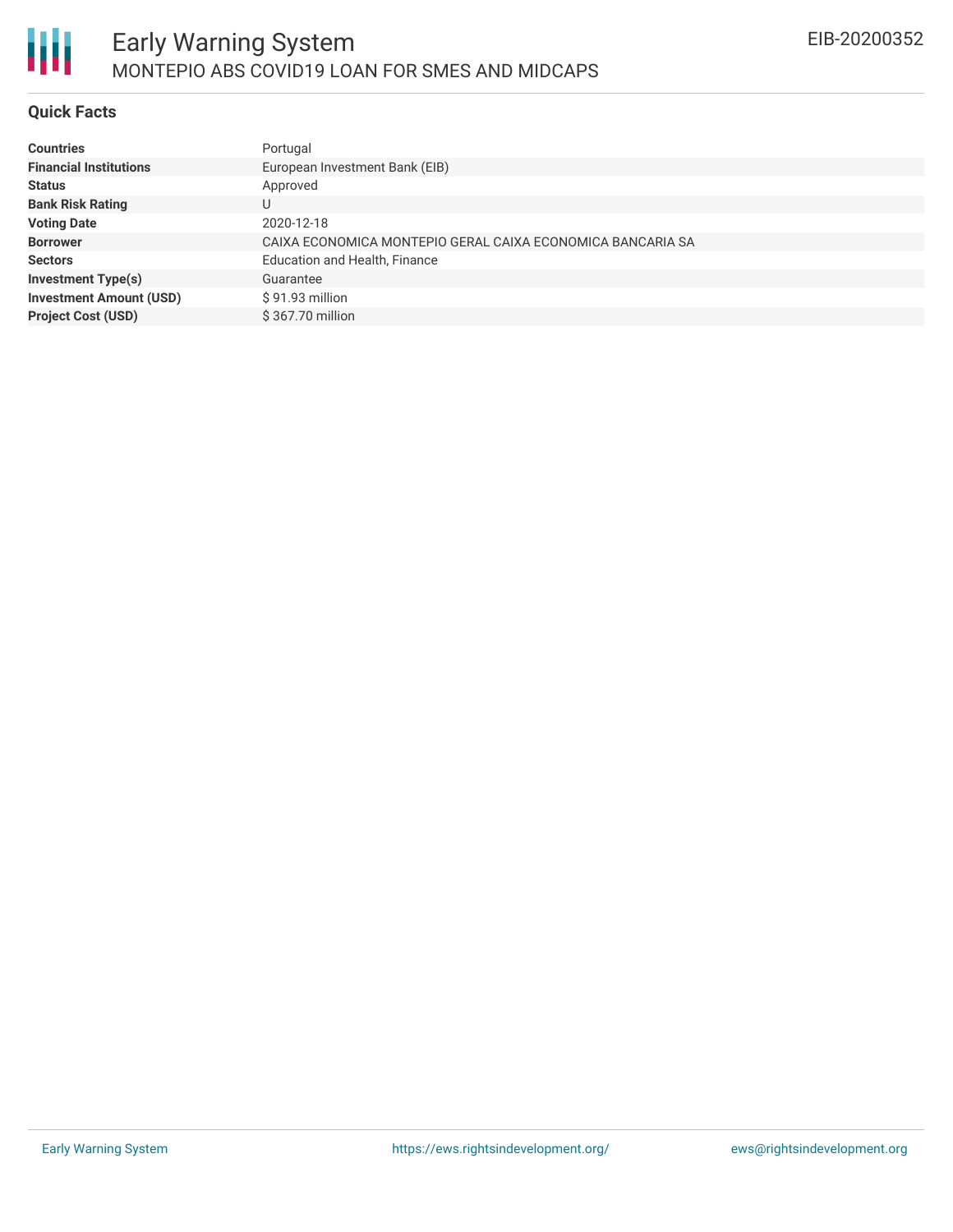

#### **Project Description**

According to EIB website, the project will support the implementation of urgent response measures aiming to mitigate the impact of the COVID-19 pandemic in Portugal by means of a capital relief transaction achieved through an EIB guarantee to a mezzanine tranche of a synthetic securitisation (corporate loans portfolio), aimed at supporting the financing of new loans to small and medium-sized enterprises (SMEs) and mid-caps dedicated to fund investments, working capital and liquidity needs.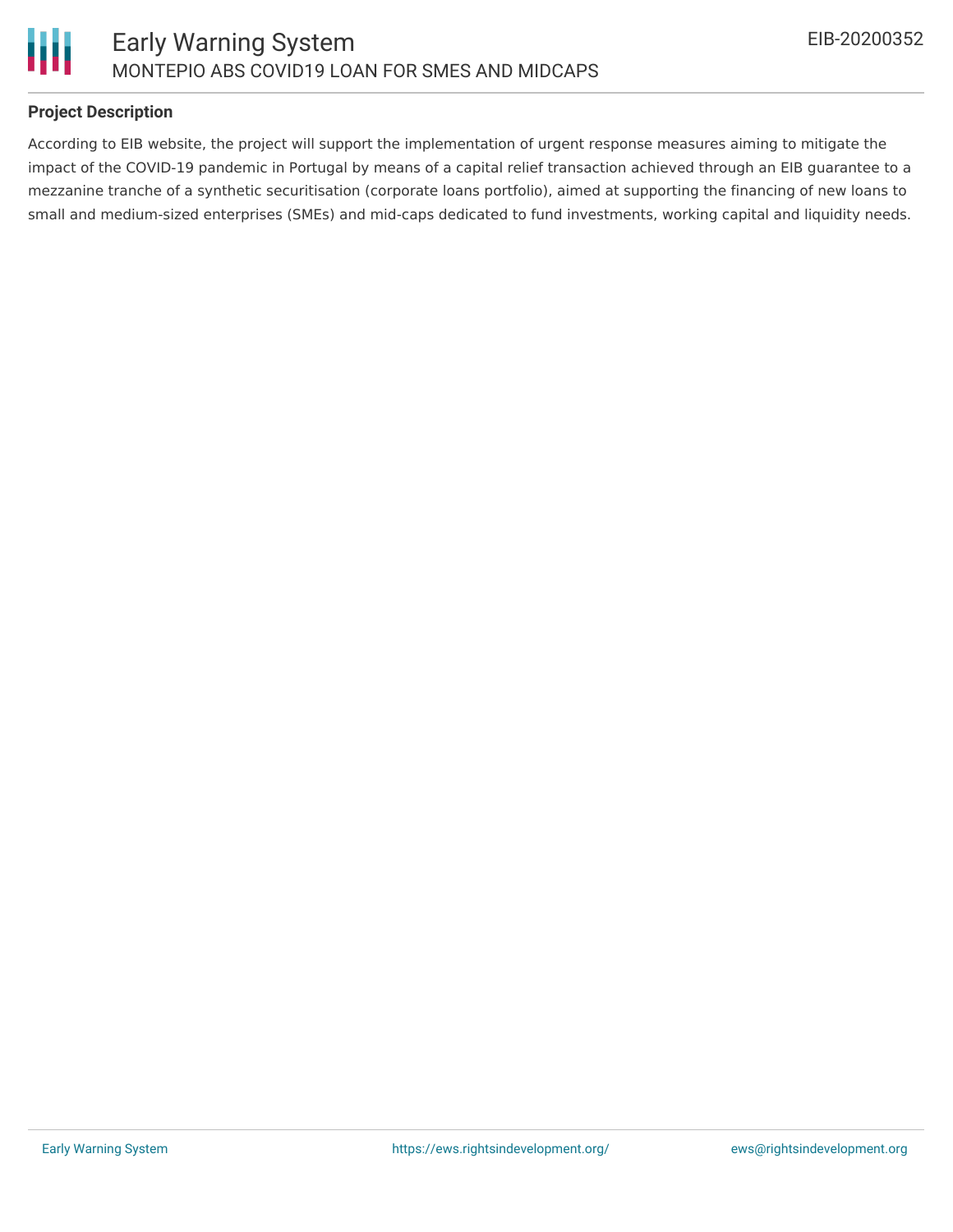# 圃

#### **Investment Description**

European Investment Bank (EIB)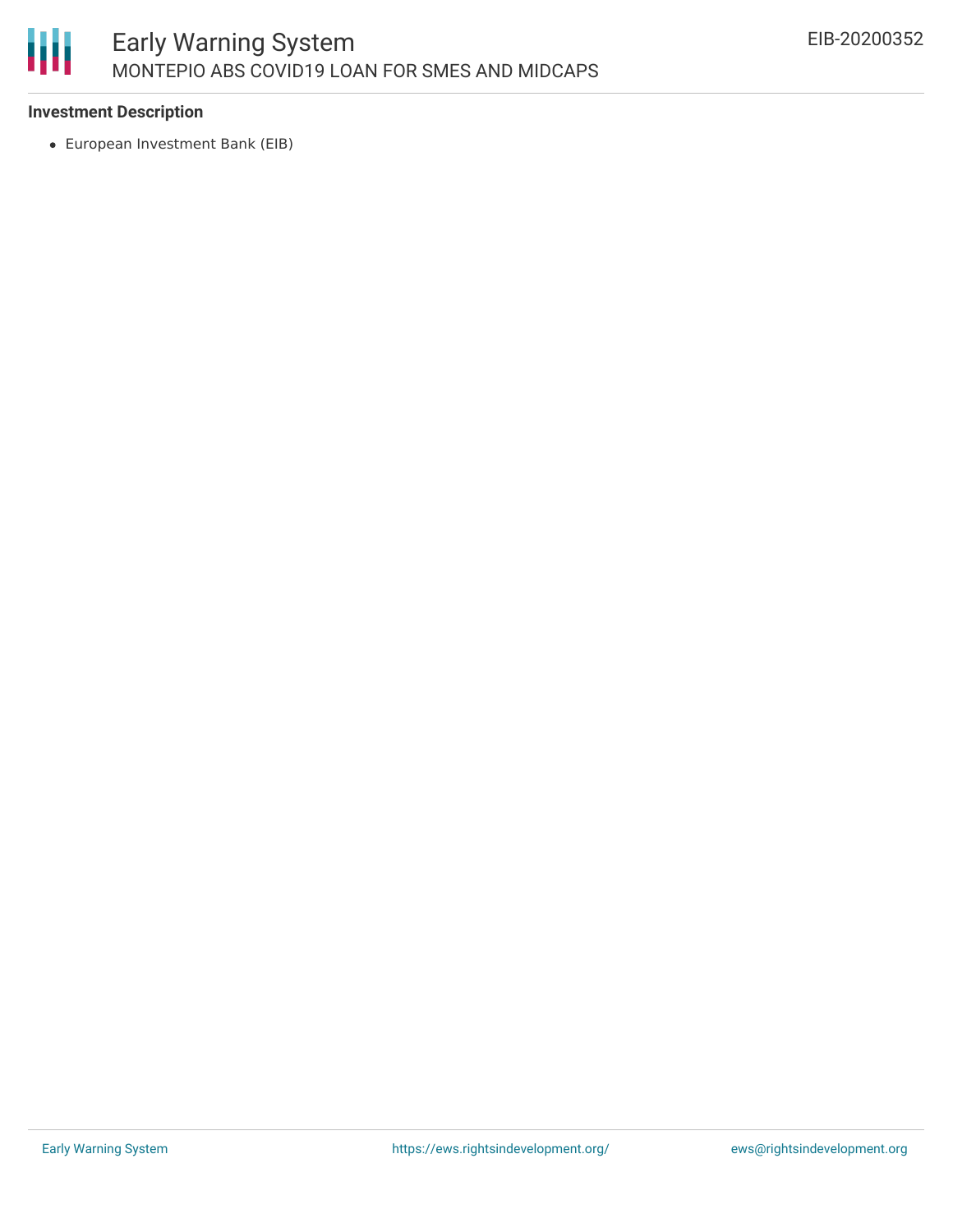#### **Contact Information**

No contact information provided at the time of disclosure.

#### **ACCESS TO INFORMATION**

You can submit an information request for project information at: https://www.eib.org/en/infocentre/registers/requestform/request-form-default.htm

#### **ACCOUNTABILITY MECHANISM OF EIB**

The EIB Complaints Mechanism is designed to facilitate and handle complaints against the EIB by individuals, organizations or corporations affected by EIB activities. When exercising the right to lodge a complaint against the EIB, any member of the public has access to a two-tier procedure, one internal - the Complaints Mechanism Office - and one external - the European Ombudsman. A complaint can be lodged via a written communication addressed to the Secretary General of the EIB, via email to the dedicated email address: complaints@eib.org, by completing the online complaint form available at the following address: http://www.eib.org/complaints/form via fax or delivered directly to the EIB Complaints Mechanism Division, any EIB local representation office or any EIB staff. For further details, check:

http://www.eib.org/attachments/strategies/complaints\_mechanism\_policy\_en.pdf

When dissatisfied with a complaint to the EIB Complaints Mechanism, citizens can then turn towards the European Ombudsman. A memorandum of Understanding has been signed between the EIB and the European Ombudsman establishes that citizens (even outside of the EU if the Ombudsman finds their complaint justified) can turn towards the Ombudsman on issues related to 'maladministration' by the EIB. Note that before going to the Ombudsman, an attempt must be made to resolve the case by contacting the EIB. In addition, the complaint must be made within two years of the date when the facts on which your complaint is based became known to you. You can write to the Ombudsman in any of the languages of the European Union. Additional details, including filing requirements and complaint forms, are available at: http://www.ombudsman.europa.eu/atyourservice/interactiveguide.faces